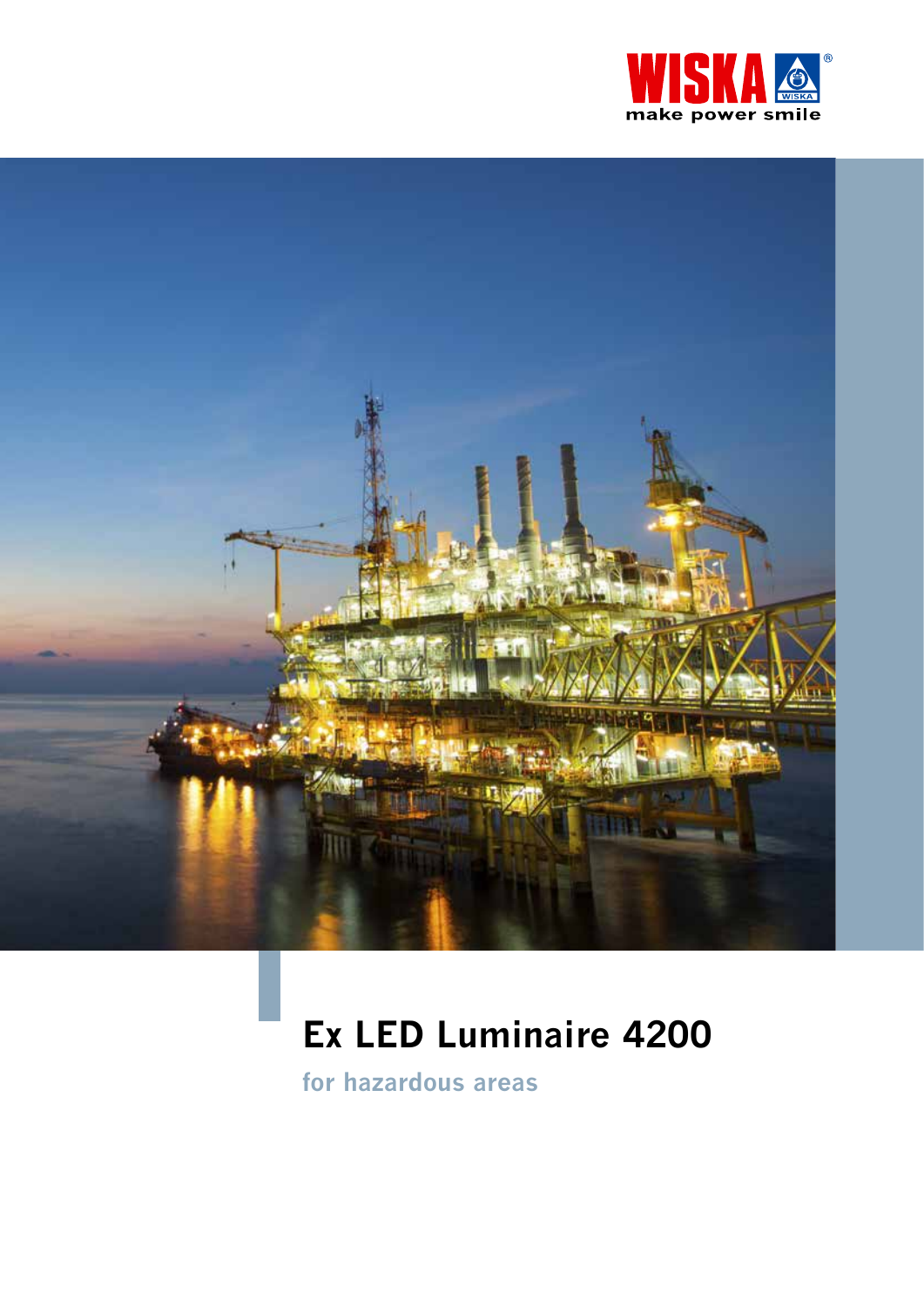The Ex LED luminaire 4200 is available as a short version with 2x13 W and a long version with 2x26 W.

# WISK! **A**

## **Reliable LED lighting for hazardous areas**





#### **Extremely robust**

The housing of the 4200 does not contain any aluminium components. Made from noncorrosive polycarbonate, stainless steel and brass, it withstands vibration and shock, is watertight (IP 66 / 67 / 68).

### **Efficient LED technology**

Thanks to its low energy consumption, the environmentally compatible Ex LED luminaire 4200 substantially reduces your regular operating costs, achieving a quick return on investment. A consistent working light is also with the LED multi-purpose luminaire 4000.

**Approval:** IECEx TUR 16. 0XXXX / TÜV 16 ATEX XXXX XXXX **Marking:** II 2G Ex de op is IIC Gb T6...T5 **Protection class:** IP 66 / 67 / 68 **Light colour:** 5,600 K **Luminous flux:** 2,000 lm (2x13 W) and 4,000 lm (2x26 W) **Voltage:** 230 V or 110 V **Average life time:** 50,000 hours (L70 / B10) **Temperature range:**  $-30$  °C  $-55$  °C **Colour rendering index:** > 80



With the Ex LED luminaire 4200, WISKA combines its many years of experience in both ex-proof products and LED technology to produce a convincing lighting concept. The new Ex LED luminaire is the result of the further development of the WISKA LED luminaire 4000 adapted now to the requirements of hazardous areas. The minimum maintenance, easy mounting and installation as

well as cost efficiency make it the perfect choice for both shipyard and shipowner. As an Ex-certified manufacturer, WISKA is highly experienced in the development and manufacturing of products for this demanding application. The new Ex LED luminaire 4200 is a product 'Made in Germany' and satisfies the highest international standards of quality and safety.

**Technical data**

### Ex LED Luminaire 4200 Ex LED Luminaire 4200